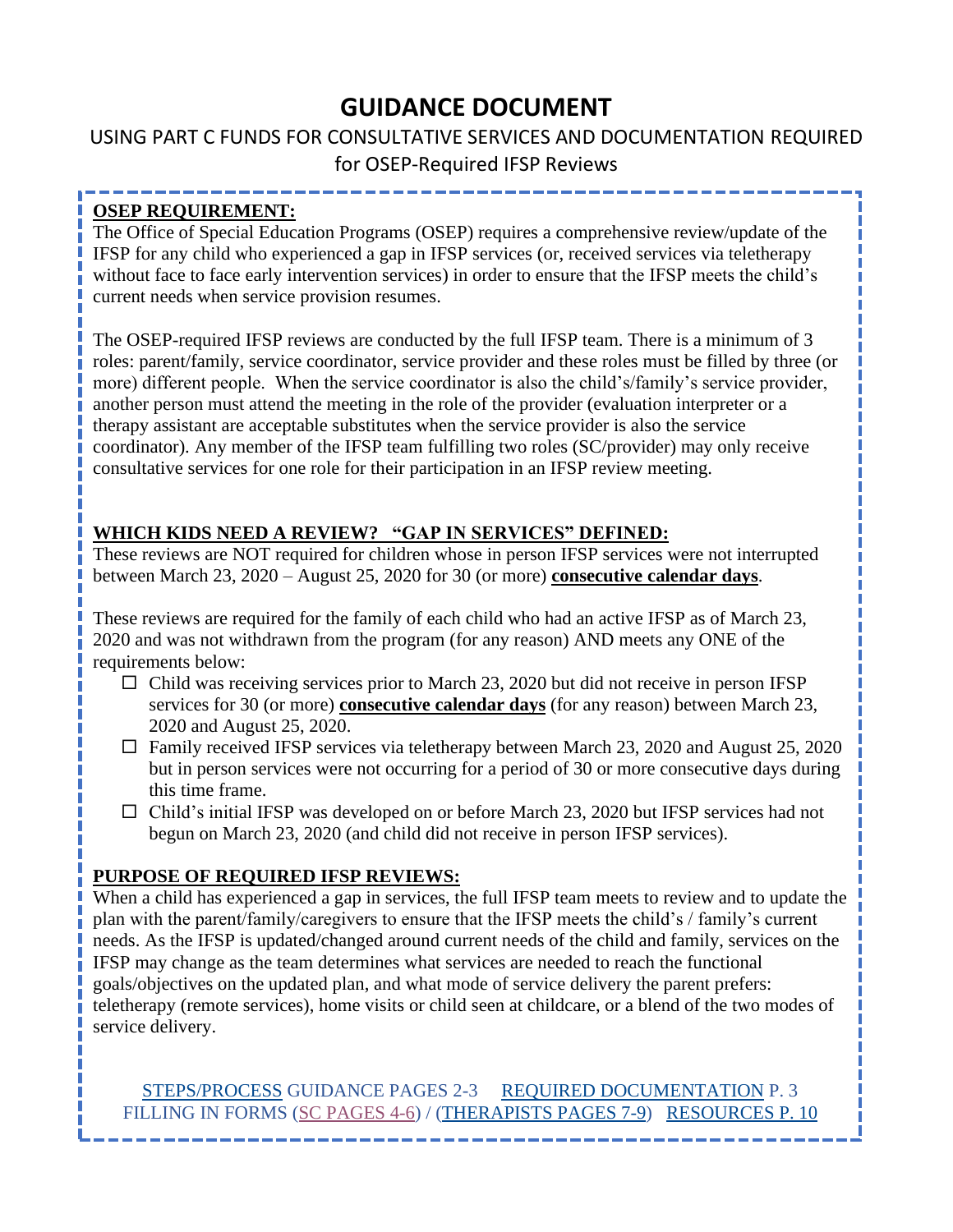## <span id="page-1-0"></span>**STEPS/PROCESS FOR CONDUCTING REQUIRED IFSP REVIEWS:**

### 1. *Meetings Convenient for Family:*

These IFSP review meetings may be conducted remotely at times/places/modes convenient to the parent/family. When conducted remotely, electronic signature on forms/documentation is acceptable.

## 2. *Functional Assessment of Child:*

EI professionals on the IFSP team work with the parent to assess "where the child is at" functionally at that time (the time of the review meeting). Functional assessment involves parent interview about new skills/new things the child is doing, new concerns, any perceived "loss" of skills during a gap in services (or during teletherapy). Functional assessment involves using a functional assessment tool or screening tool with the parent or other caregivers familiar with the child. Some commonly used functional assessment tools include: ASO-3, ASO-SE, MEISR, IDA-2, DAYC-2. If the IFSP team uses a different assessment tool to complete this requirement, they would check the "other" box and type in the name of the tool in the space provided on the form. The parent must grant consent for the assessment or screening on the same form that is used to obtain consent for an evaluation.

The Comprehensive IFSP Reviews required by OSEP do not require a new evaluation.

**NOTE: For children whose annual evaluation is past due, and the child has received services on an extension, those evaluations may be conducted as soon as the parent is willing/able and grants consent. No evaluations may be conducted remotely.**

### 3. *Using Results of Parent Interview and Functional Assessment / Screening:*

Using information from parent/caregiver interview and functional assessment, the team ensures that IFSP goals/objectives are developed around current parent priorities and concerns, current child functioning, and what the parent would like for the child to be able to do in order to participate in typical child/family activities.

**The Service Coordinator Checklist (form) is required documentation that must be completed by the family's Service Coordinator and uploaded in the child's electronic record in CDS (in addition to other required documentation for IFSP review meetings).**

4. *IFSP Goals and Objectives are updated using information from parent interview and assessment to meet program requirements.* Functional IFSP goals support the child in participating in activities that typically occur in the child's daily life. Functional IFSP goals reflect the family's primary concerns and wishes for what the parent would like for the child to do within typical child/family activities.

**NOTE: There must be a "Family Goal" on the IFSP recorded in the "concerns" section on the Child and Family Information tab. The family goal is what the adult wants to work on (goal may not be directly related to the child with a disability). The parent sets the start/target date. The goal clearly states what the parent will do. Parent is listed as the "provider of assistance."**

STEPS/PROCESS GUIDANCE: PAGE 2 [SC Form](#page-3-0) [Therapist Form](#page-6-0) [Resources](#page-9-0)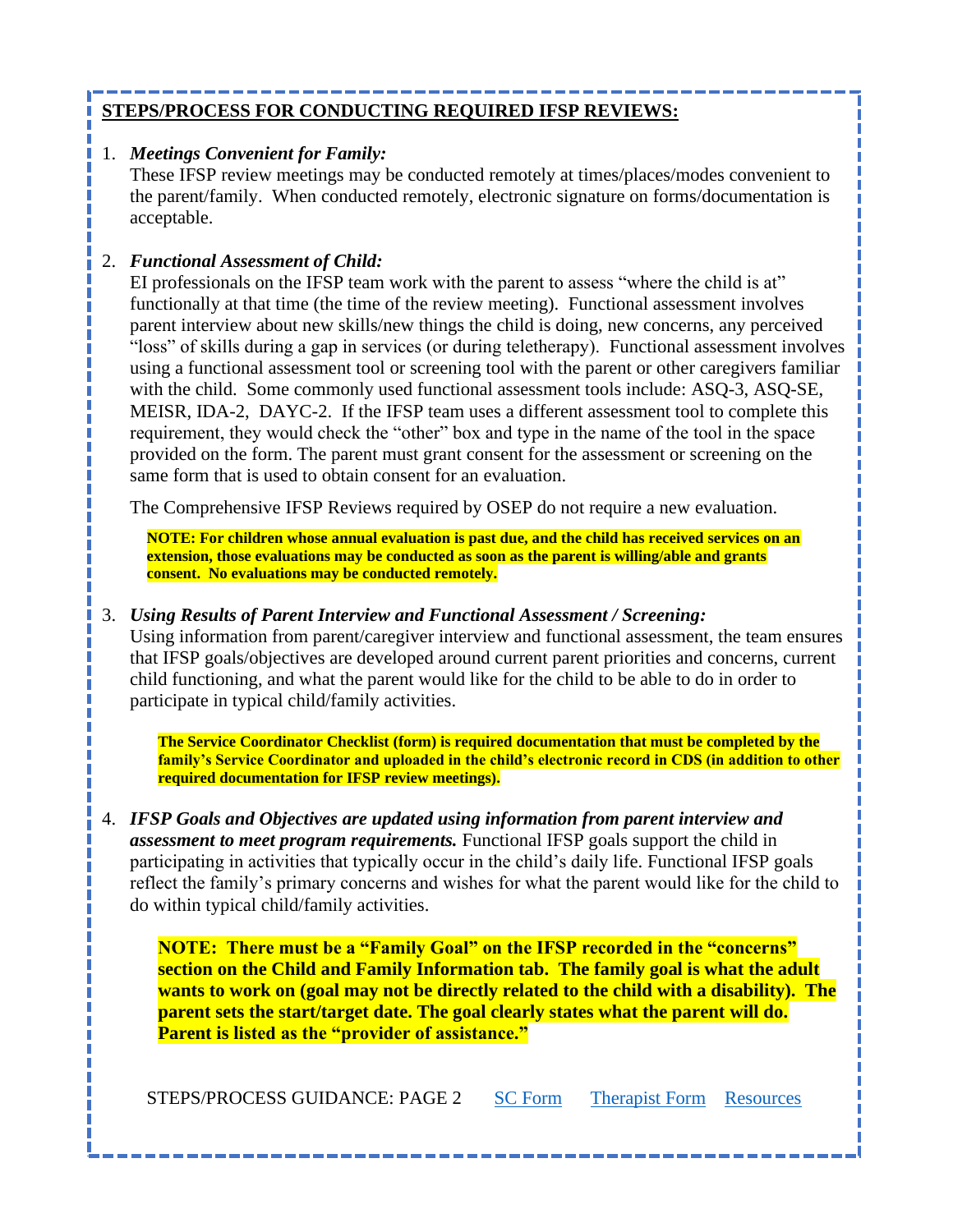### **Functional goals/objectives on an updated IFSP**:

- use action verbs to clearly state an observable child action
- are clearly linked to a typical child activity (routine)
- make use of familiar people, places, objects/toys/materials (in the wording of the goal)
- are measurable in a "real world" way so that family members, childcare providers, etc. know what it "looks like" for the child to reach the goal
- are clearly worded so parents, other family members, childcare providers, etc. know when, how, and where to practice IFSP strategies to help their child develop and learn within the things they are already doing
- 5. **The IFSP Team reviews the services on the IFSP and updates them based on functional child/family goals.** The team (which includes the parent) determines what service is needed to reach new, updated goals/objectives on the updated IFSP, knowing that as goals/objectives change, services may change. The team determines frequency/intensity through conversations on how much support and how frequently the parent or other caregiver (and child) will need to work with therapist for the parent/caregiver to gain strategies to help the child learn and develop. The team will measure/assess progress every 3 months at quarterly IFSP reviews.

**NOTE: Parents/caregivers must be provided access to IFSP services in a way that "works for them" -- (teletherapy, in person, or a blend of the two). Parents must be offered choice of provider in the area in which the child/family live.**

### <span id="page-2-0"></span>**DOCUMENTATION REQUIRED FOR CONSULTATIVE SERVICES:**

### *Service Coordinator:*

- *(a)* The completed checklist: SERVICE COORDINATOR'S CHECKLIST for OSEP-Required IFSP Reviews
- *(b)* OSEP-required IFSP review (in CDS) that was completed between 8/25/2020 12/30/2020
- *(c)* IFSP required documentation
- *(d)* IFSP has functional goals/objectives
- *(e)* "General Services" are added to the IFSP for the Consultative Services
- *(f)* Services are provided in the natural environment (home, childcare, teletherapy, or blend)
- *(g)* PA request using Part C funding for Consultative Services to pay for SC participation in the review
- *(h)* SC enters a PA request for each EI professional on the IFSP team to issue consultative services payment for their participation. The SC must attach the checklist completed by (and provided to the SC by the Direct Service Provider) to the PA request.
- *(i)* A case note in the child's record indicating what the General Services PAs are for (Consultative Services for IFSP review and that the SC Checklist and Therapist's Checklists are uploaded in record).

### *Direct Service Providers on the IFSP Team:*

- *(a)* Complete the form: THERAPIST ON THE IFSP TEAM CHECKLIST for OSEP-Required IFSP Reviews
- *(b)* Send completed form to the Service Coordinator who facilitated the IFSP Review meeting

**This documentation must be completed for each OSEP-Required IFSP Review for a child/family who experienced a gap in services (SEE PAGE 1).**

[Main Page](#page-0-0) STEPS/PROCESS GUIDANCE: PAGE 3 [SC Form](#page-3-0) [Therapist Form](#page-6-0)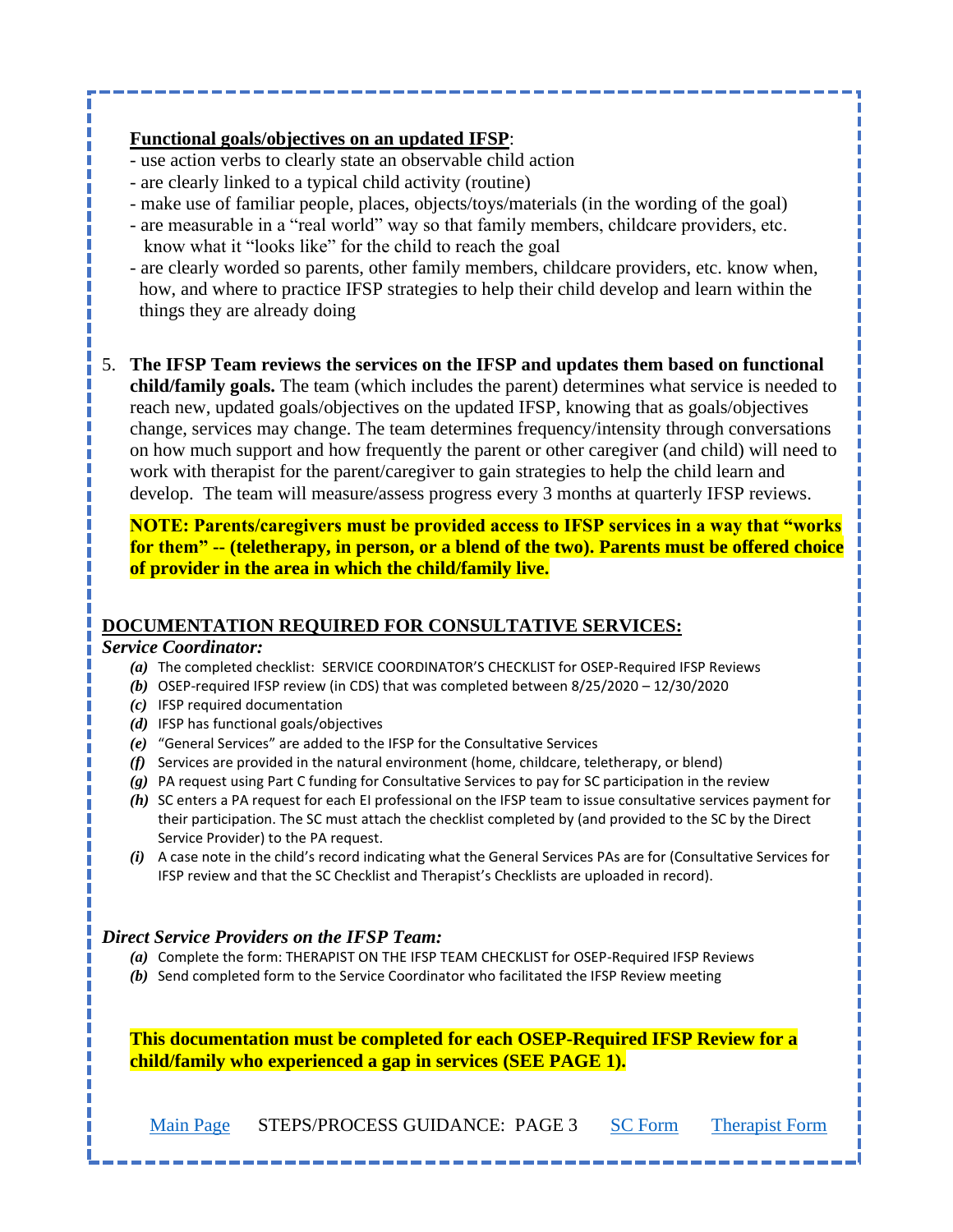# GUIDANCE: COMPLETING THE **SERVICE COORDINATOR'S** CHECKLIST for OSEP-Required IFSP Reviews



| Name of Provider and Service:                                                                                                                                                                                                                                                                                         | Was Provider Present<br>and Participatory? | SC Entered PA for :<br>Unit / Consultative<br>Services (Part C Funds) |
|-----------------------------------------------------------------------------------------------------------------------------------------------------------------------------------------------------------------------------------------------------------------------------------------------------------------------|--------------------------------------------|-----------------------------------------------------------------------|
| Service: $\square$ DT $\square$ OT<br>$\Box$ SP<br>$\Box$ PT                                                                                                                                                                                                                                                          | $\Box$ YES $\Box$ NO                       | $\Box$ YES $\Box$ NO                                                  |
| Name of Provider Present/Participating in Review: Click or tap here to enter text.                                                                                                                                                                                                                                    |                                            |                                                                       |
| Service: $\square$ DT $\square$ OT<br>$\Box$ SP<br>$\Box$ PT                                                                                                                                                                                                                                                          | $\Box$ YES $\Box$ NO                       | $\Box$ YES $\Box$ NO                                                  |
| Name of Provider Present/Participating in Review: Click or tap here to enter text.                                                                                                                                                                                                                                    |                                            |                                                                       |
| Service: □ DT □ OT □ PT □ SP                                                                                                                                                                                                                                                                                          | $\Box$ YES $\Box$ NO                       | $\Box$ YES $\Box$ NO                                                  |
| Name of Provider Present/Participating in Review: Click or tap here to enter text.                                                                                                                                                                                                                                    |                                            |                                                                       |
| Service: □ DT □ OT □ PT □ SP                                                                                                                                                                                                                                                                                          |                                            |                                                                       |
| Name of Provider Present/Participating in Review: Click or tap here to enter text.                                                                                                                                                                                                                                    |                                            |                                                                       |
| Service Coordinator must upload this form in CDS for each review completed. Only one SC form is required per review, but each direct service provider must<br>woulde the CC with a completed Thermier Checkler Corp. that the SC attacher to a concerne DA Register in CDC for Considering Camigan (1) Hair - Root C. |                                            |                                                                       |

provide use of the state of the providence of the state of the state of the state of the state of the state of<br>India, or the state of the box above who participated in the OSEP-Required IFSP Review for child who did not re

<span id="page-3-0"></span>This GUIDANCE DOCUMENT provides step by step instructions for completing the form, *SERVICE COORDINATOR'S CHECKLIST for OSEP-Required IFSP Reviews.* 

The Service Coordinator's Checklist Form is a required document that must be completed by the Service Coordinator for each child/IFSP review and uploaded in the child's electronic record in CDS (in addition to other required documentation for IFSP review meetings).

The form must be present in the case notes of a child's electronic record for **any member** of the IFSP team to receive payment of Consultative Services for participation in the review. The Service Coordinator is responsible for entering PA requests for IFSP team members when the Service Coordinator receives the completed Therapist Checklist Form from the direct service provider(s) who participated in the review meeting.

For additional guidance/assistance, see "GUIDANCE DOCUMENT: USING PART C FUNDS FOR CONSULTATIVE SERVICES AND DOCUMENTATION REQUIRED ON THE SERVICE COORDINATOR'S CHECKLIST for OSEP-Required IFSP Reviews"

## STEP BY STEP GUIDE TO COMPLETING THE SERVICE COORDINATOR'S CHECKLIST FORM

Name of Service Coordinator: Click or tap here to enter text.

Name of child: Click or tap here to enter text. Date of IFSP review: Click or tap to enter a Between 3/23/2020-present, this child had a "gap in services" of 30 consecutive days or more?

Between 3/23/2020-present, did this child/family participate in teletherapy?  $\Box$  YES  $\Box$  NO

# SECTION 2: IFSP REVIEW REQUIREMENTS

**A child needs a review if in-person IFSP services were not received for 30 or more consecutive days between 3/23/2020 and present, even if teletherapy was received**.

- 1. The parent/family shared information with their EI team regarding any new skills the child is doing and reported any perceived "loss" of skill/functioning during the gap in services.  $\Box$  YES  $\Box$  NO
- 2. A functional assessment of child's current ability to participate in typical child/family activities was completed as part of this review (check one):

 $\square$  IDA-2  $\Box$  ASO-3 **OMEISR**  $\Box$  DAYC-2  $\Box$  other: (The functional assessment may be completed by any Part C Provider or Service Coordinator on the IFSP team)

**#1. The team asks questions to get information from the family about new skills? Any lost skills? New concerns or needs? Through conversation. This is in addition to the assessment of #2.**

**#2. Either the SC or Direct Service Provider must complete a Functional Assessment. If a different assessment tool is used other than what is listed, the name of the instrument/tool must be typed into the space provided.**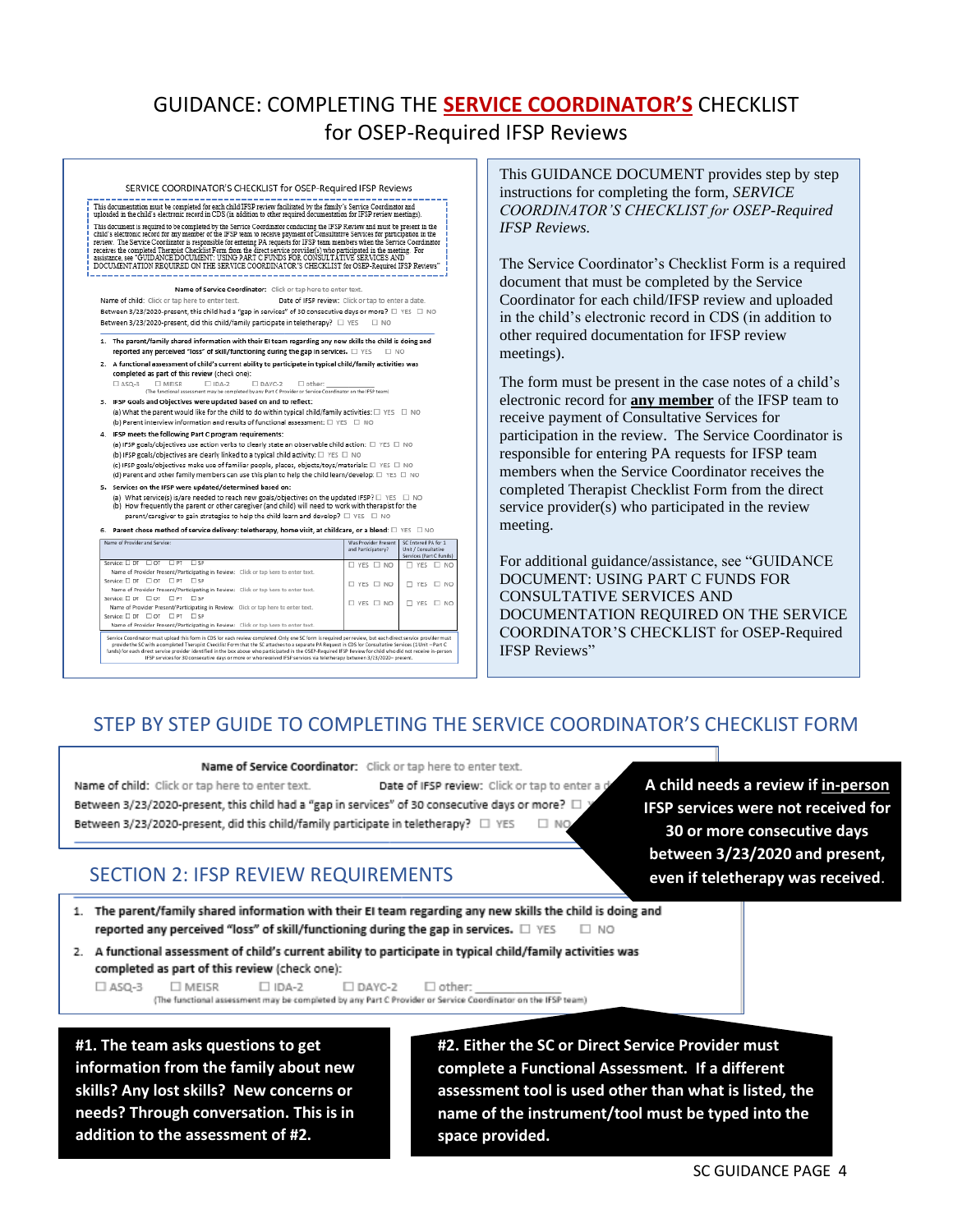## SECTION 2: IFSP REVIEW REQUIREMENTS – CONTINUED:

#### 3. IFSP Goals and Objectives were updated based on and to reflect:

- (a) What the parent would like for the child to do within typical child/family activities:  $\square$  YES  $\square$  NO
- (b) Parent interview information and results of functional assessment: □ YES □ NO

**#3. (a) and (b) The updated IFSP clearly reflects information gathered from the family interview in #1 and the information from the functional assessment in #2 so that all IFSP goals and objectives help the child participate in the things the parent would like the child to be able to do in their daily family life and clearly link to the parent's priorities.**

#### 4. IFSP meets the following Part C program requirements:

- (a) IFSP goals/objectives use action verbs to clearly state an observable child action:  $\square$  YES  $\square$  NO
- (b) IFSP goals/objectives are clearly linked to a typical child activity:  $\square$  YES  $\square$  NO
- (c) IFSP goals/objectives make use of familiar people, places, objects/toys/materials: □ YES □ NO
- (d) Parent and other family members can use this plan to help the child learn/develop: □ YES □ NO

**#4. (a-d) An IFSP meets Part C Program guidelines (regardless of the paysource of the service or services) when goals on the IFSP are "functional" if they can be measured in a "real world" way so that all adults in the child's life can clearly see when the child has mastered the goal. Functional goals meet all 4 criteria in a-d. Objectives (the steps to reach the goal) also meet these criteria so that the parent and other caregivers can take the plan (the IFSP) and know how and when to practice these things with their child to help their child learn and develop within typical child/family activities.**

5. Services on the IFSP were updated/determined based on:

- (a) What service(s) is/are needed to reach new goals/objectives on the updated IFSP?  $\square$  YES  $\square$  NO
- (b) How frequently the parent or other caregiver (and child) will need to work with therapist for the parent/caregiver to gain strategies to help the child learn and develop?  $\square$  YES  $\square$  NO
- 6. Parent chose method of service delivery: teletherapy, home visit, at childcare, or a blend:  $\square$  YES  $\square$  NO

**#5. (a-b) In a Part C Program, Services on an IFSP (regardless of paysource) are selected in this way – after functional IFSP goals/objectives have been developed WITH the parent/caregiver.** 

**Services and service levels change when IFSP goals/objectives change and when parent/caregiver need for support changes. All EIS Providers are required to train, coach, and consult with parents and other caregivers to provide these important adults in the child's life the skills they need to help the child learn and develop even when a therapist is not present, according to 34 CFR §303.12(b)(3).**

**#6. Parents must have the option to access remote services (teletherapy) if they choose. Parents may access in person home visits (or visits to childcare) or a blend of in person and teletherapy. Parents must be provided choice of provider available in the area in which child/family live.**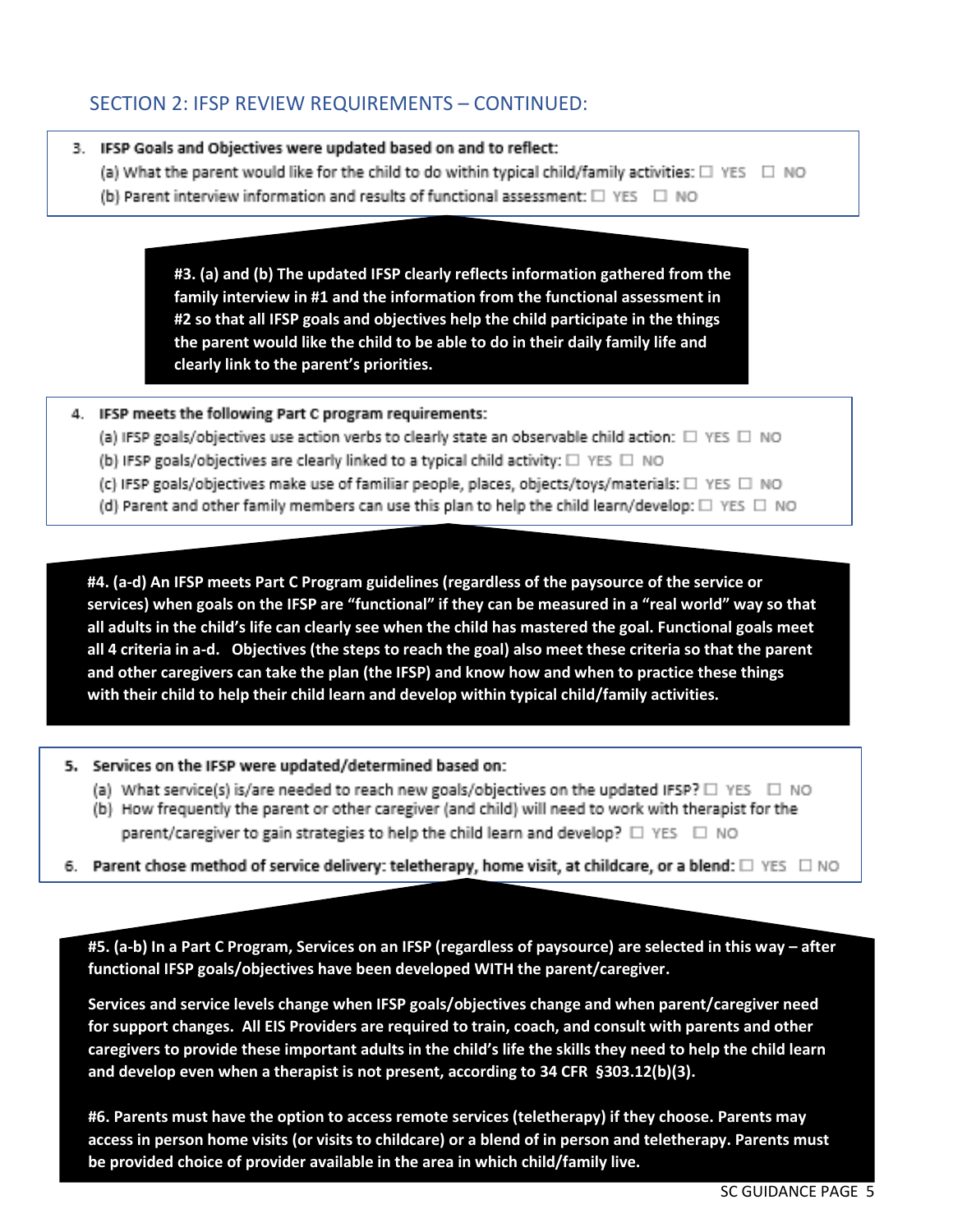## SECTION 3: SERVICE COORDINATION DOCUMENTATION OF MEETING PARTICIPATION

| Name of Provider and Service:                                                      | Was Provider Present<br>and Participatory? | SC Entered PA for:<br>Unit / Consultative<br>Services (Part C Funds) |
|------------------------------------------------------------------------------------|--------------------------------------------|----------------------------------------------------------------------|
| Service: □ DT<br>$\Box$ SP<br>⊟ от<br>$\Box$ PT                                    | $\Box$ YES $\Box$ NO                       | $\Box$ YES $\Box$ NO                                                 |
| Name of Provider Present/Participating in Review: Click or tap here to enter text. |                                            |                                                                      |
| Service: □ DT □ OT □ PT □ SP                                                       | $\Box$ YES $\Box$ NO                       | YES I NO<br>п                                                        |
| Name of Provider Present/Participating in Review: Click or tap here to enter text. |                                            |                                                                      |
| Service: $\Box$ DT $\Box$ OT $\Box$ PT $\Box$ SP                                   |                                            |                                                                      |
| Name of Provider Present/Participating in Review: Click or tap here to enter text. | $\Box$ YES $\Box$ NO                       | YES.<br>$\square$ No                                                 |
| Service: $\square$ DT $\square$ OT<br>⊟ se<br>$\Box$ PT                            |                                            |                                                                      |
| Name of Provider Present/Pasticipating in Review: Click or tap here to enter text. |                                            |                                                                      |

**Column #1: The Service Coordinator documents the direct service providers (therapists) who participated in the IFSP Review meeting by checking the service on the IFSP that this member of the team provides and typing in the name of the therapist.** 

**Column #2: SC checks to document full participation. Being present is NOT the same thing as "Participating." Full participation "looks like" assisting in functional assessment and working with the family to develop functional IFSP goals that represent what the family wants their child to be able to do in typical child/family life and helping the team develop steps to reach these goals (objectives) that are also functional and clear.**

**Column #3: SC checks to document that a PA was entered (or not). Each therapist must submit a completed Therapist Checklist Form to the SC to attach to the PA request for 1 unit of Consultative Services using Part C funds.** 

**[RESOURCES](#page-9-0)** 

[REQUIRED DOCUMENTATION](#page-2-0)

[Process/Steps](#page-1-0)

[Therapist's Step by Step Guide to Completing Therapist Checklist/Form](#page-6-0)

 **[Back to main page](#page-0-0)**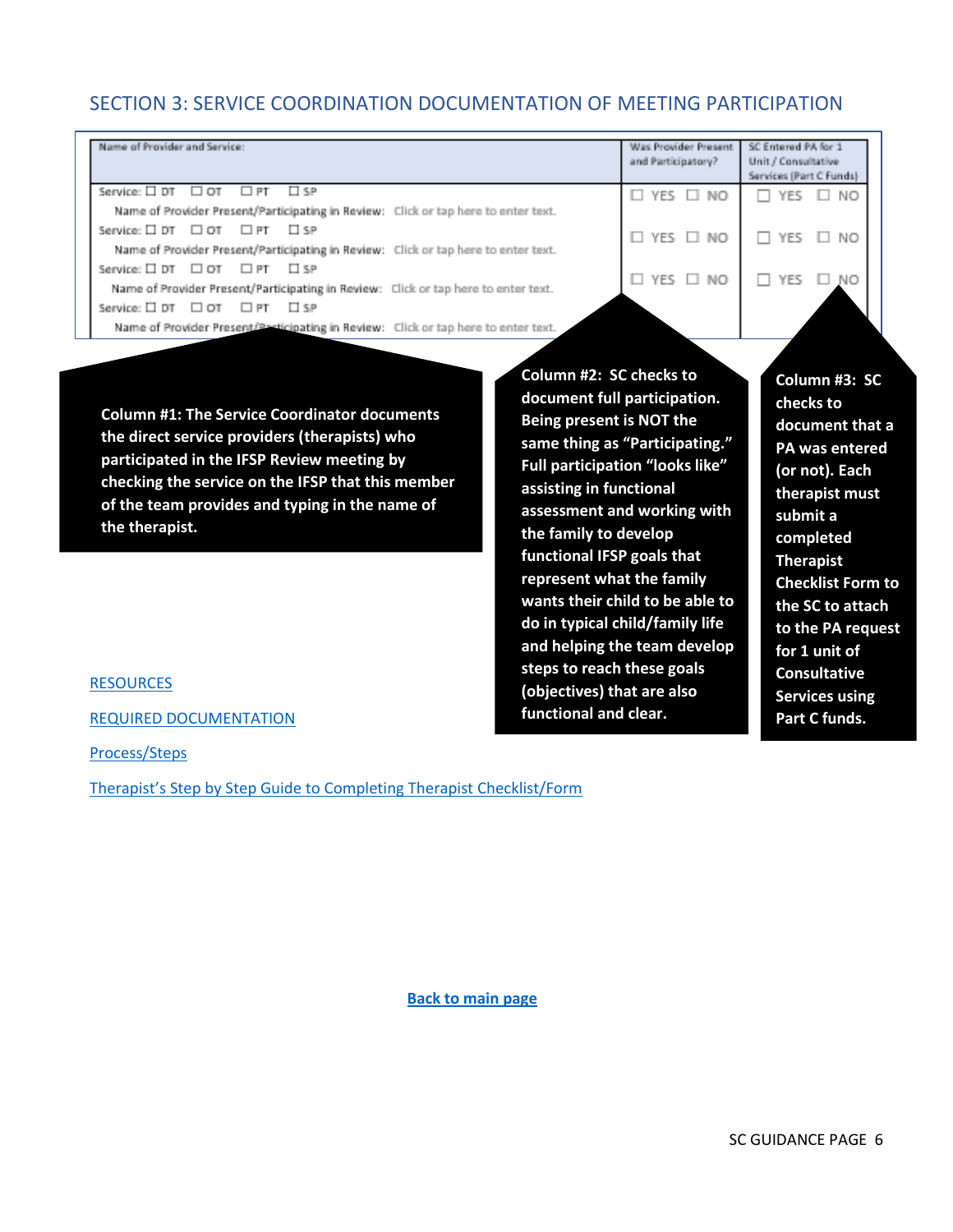## STEP BY STEP GUIDE TO COMPLETING THE **THERAPIST'S** CHECKLIST FORM



.<br>Submit this completed form to SC for a PA/payment of Consultative Services (1 Unit) for Participation in an OSEP-Required IFSP Reviews for child who<br>cid not receive in-person IFSP services for 30 consecutive days or more

 $\square$  SP  $\square$ 

<span id="page-6-0"></span>This GUIDANCE DOCUMENT provides step by step instructions for completing the form, *THERAPIST ON THE IFSP TEAM CHECKLIST for OSEP-Required IFSP Reviews.* 

The Therapist's Checklist Form is a required document that must be completed by the Direct Service Provider (therapist) who participated in a child's IFSP review. The completed form is sent to the Service Coordinator who facilitated the IFSP review meeting to attach to the PA request in CDS to issue PA/payment of Consultative Services (1 Unit, Part C funding).

Federal funding for these activities may be declined for any IFSP that does not meet minimum Part C program requirements (regardless of the paysource for the services on the IFSP).

## [REQUIRED DOCUMENTATION](#page-2-0)

### SECTION 1: GENERAL

Service:  $\square$  DT  $\square$  OT  $\square$  PT  $\square$ 

Name of Provider: Click or tap here to enter text. Provider Program: Click or tap here to enter text.

Date of IFSP review: Click or tap to enter a date.

Were You Present and Participatory in Review?  $\Box$  YES  $\Box$  NO

**The name of the Therapist participating in the IFSP review meeting.**

**The name of the Part C Provider Program.**

 $\mathbf S$  points are  $\mathbf S$  and  $\mathbf S$  are  $\mathbf S$  and  $\mathbf S$  are  $\mathbf S$  and  $\mathbf S$  are  $\mathbf S$  and  $\mathbf S$  are  $\mathbf S$  and  $\mathbf S$  are  $\mathbf S$  and  $\mathbf S$  are  $\mathbf S$  and  $\mathbf S$  are  $\mathbf S$  and  $\mathbf S$  are  $\mathbf S$  and  $\mathbf S$  are  $\mathbf S$ **Check the box for the IFSP service this participant provides.**

Submit a completed Therapist's Checklist form to the SC who facilitated the IFSP review meeting for a PA/payment of Consultative Services (1 Unit) for Participation in an OSEP-Required IFSP Reviews for child who did not receive in-person IFSP services for 30 consecutive days or more or who received IFSP services via teletherapy between 3/23/2020– present.

**NOTE: Being present is NOT the same thing as "Participating." Full participation "looks like" assisting in functional assessment and working with the family to develop functional IFSP goals that represent what the family wants their child to be able to do in typical child/family life and helping the team develop steps to reach these goals (objectives) that are also functional and clear.**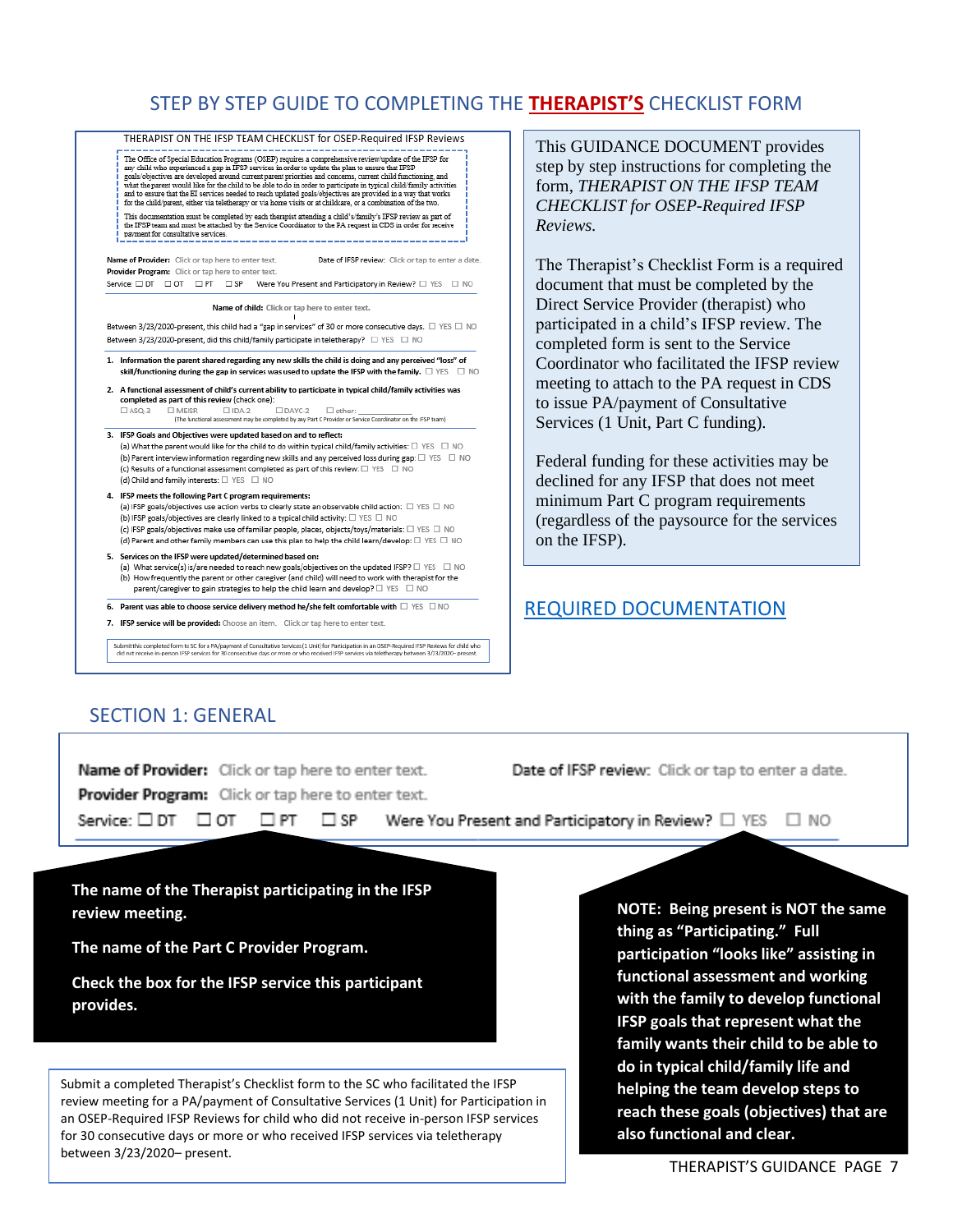# SECTION 2: "GAP IN SERVICES" FOR A CHILD WHOSE IFSP WAS ACTIVE 3/23/2020 AND WHO HAS NOT BEEN WITHDRAWN FROM THE PART C PROGRAM:

Name of child: Click or tap here to enter text.  $\mathsf{I}$ 

Between 3/23/2020-present, this child had a "gap in services" of 30 or more consecutive days.  $\Box$  YES Between 3/23/2020-present, did this child/family participate in teletherapy? □ YES □ NO

SECTION 3: MEETING AND IFSP DEVELOPMENT REQUIREMENTS

**A child needs a review if inperson IFSP services were not received for 30 or more consecutive days between 3/23/2020 and present, even if teletherapy was received**.

- 1. The parent/family shared information with their EI team regarding any new skills the child is doing and reported any perceived "loss" of skill/functioning during the gap in services.  $\Box$  YES  $\Box$  NO
- 2. A functional assessment of child's current ability to participate in typical child/family activities was completed as part of this review (check one):

 $\Box$  ASQ-3 **TIMEISR**  $\Box$  IDA-2  $\square$  DAYC-2  $\Box$  other: (The functional assessment may be completed by any Part C Provider or Service Coordinator on the IFSP team)

needs? Through conversation. This is in **#1. The IFSP team asks questions to get information from the family about new skills? Any lost skills? New concerns or addition to the assessment of #2.**

**#2. Either the SC or Direct Service Provider must complete a Functional Assessment. If a different assessment tool is used other than what is listed, the name of the instrument/tool must be typed into the space provided.**

- 3. IFSP Goals and Objectives were updated based on and to reflect: (a) What the parent would like for the child to do within typical child/family activities:  $\square$  YES  $\square$  NO
	- (b) Parent interview information and results of functional assessment: □ YES □ NO

**#3. (a) and (b) The updated IFSP clearly reflects information gathered from the family conversations/interview in #1 and the information from the functional assessment in #2 so that all IFSP goals and the action steps to reach the goals (objectives) help the child participate in the things the parent would like the child to be able to do in their daily family life and clearly link to the parent's priorities, child/family interests, typical people/items/places the family enjoys.**

- 4. IFSP meets the following Part C program requirements:
	- (a) IFSP goals/objectives use action verbs to clearly state an observable child action:  $\square$  YES  $\square$  NO
	- (b) IFSP goals/objectives are clearly linked to a typical child activity: □ YES □ NO
	- (c) IFSP goals/objectives make use of familiar people, places, objects/toys/materials: □ YES □ NO
	- (d) Parent and other family members can use this plan to help the child learn/develop:  $\square$  YES  $\square$  NO

**#4. (a-d) An IFSP meets Part C Program guidelines (regardless of the paysource of the service or services) when goals on the IFSP are "functional" if they can be measured in a "real world" way so that all adults in the child's life can clearly see when the child has mastered the goal. Functional goals meet all 4 criteria in a-d. Objectives (the steps to reach the goal) also meet these criteria so that the parent and other caregivers can take the plan (the IFSP) and know how and when to practice these things with their child to help their child learn and develop within typical child/family activities.**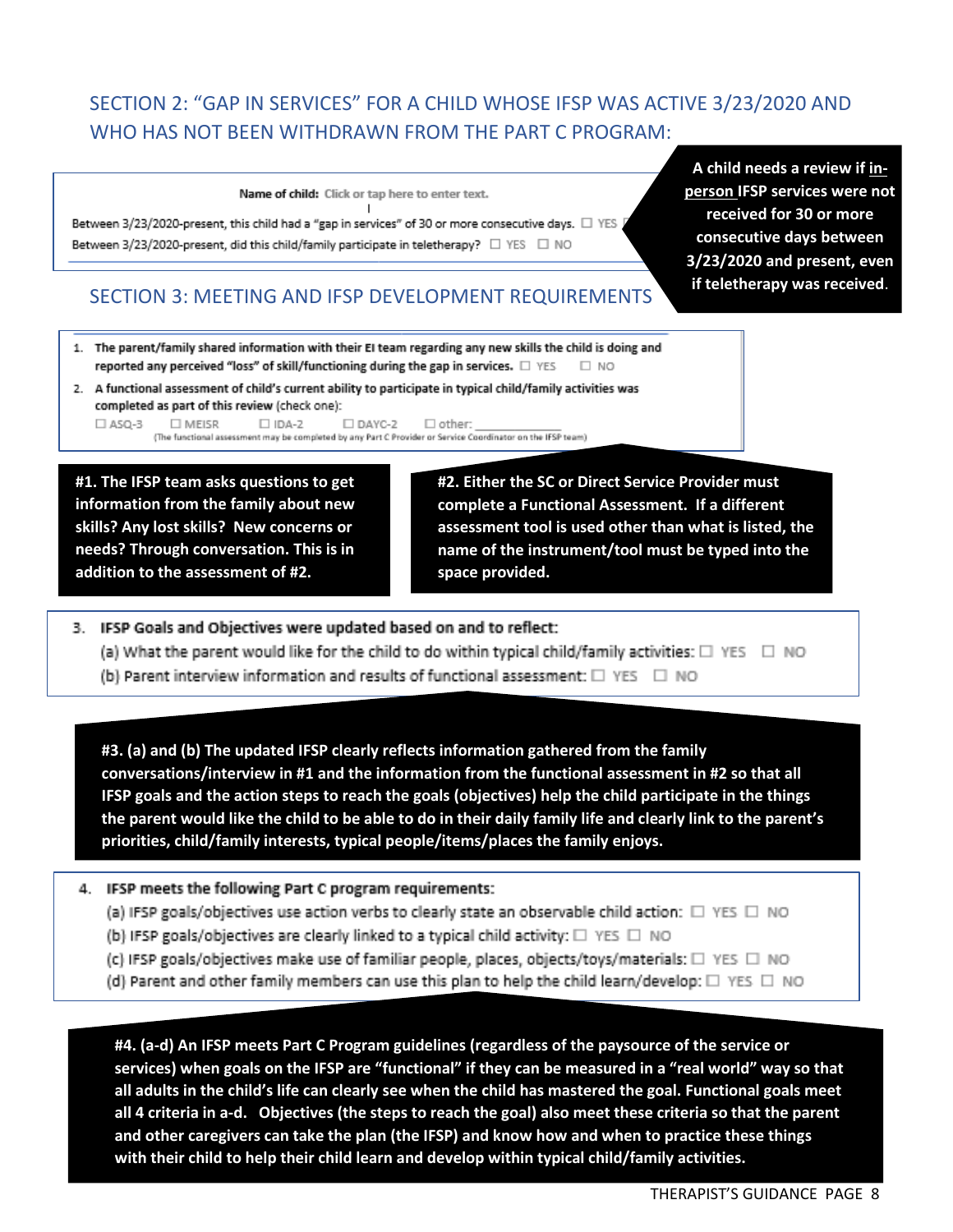## SECTION 3: MEETING AND IFSP DEVELOPMENT REQUIREMENTS – CONTINUED:

#### 5. Services on the IFSP were updated/determined based on:

- (a) What service(s) is/are needed to reach new goals/objectives on the updated IFSP?  $\square$  YES  $\square$  NO
- (b) How frequently the parent or other caregiver (and child) will need to work with therapist for the parent/caregiver to gain strategies to help the child learn and develop?  $\square$  YES  $\square$  NO
- 6. Parent chose method of service delivery: teletherapy, home visit, at childcare, or a blend:  $\square$  YES  $\square$  NO

**#5. (a-b) In a Part C Program, Services on an IFSP (regardless of paysource) are selected in this way – after functional IFSP goals/objectives have been developed WITH the parent/caregiver.** 

**Services and service levels change when IFSP goals/objectives change and when parent/caregiver need for support changes. All EIS Providers are required to train, coach, and consult with parents and other caregivers to provide these important adults in the child's life the skills they need to help the child learn and develop even when a therapist is not present, according to 34 CFR §303.12(b)(3).**

**#6. Parents must have the option to access remote services (teletherapy) if they choose. Parents may access in person home visits (or visits to childcare) or a blend of in person and teletherapy. Parents must be provided choice of provider from the list of providers available in the area in which child/family live.**

#### service setting

7. IFSP service will be provided: Choose an item.  $\overline{\phantom{a}}$  Click or tap here to enter text.

**Provider selects service setting/mode of delivery information from the drop-down list.** 

teletherapy for parent/caregiver and child home visit for parent/caregiver and child child to receive services in childcare classroom Home visits and teletherapy alternating weeks Childcare visits and teletherapy alternating weeks other (please describe)

NOTE: When a blended delivery mode is used (home visits and teletherapy alternate), the SC must enter two PAs due to the different billing code for Teletherapy.

**If "other" is selected, a description must be entered in the space provided.**

#### **[RESOURCES FOR IFSP TEAMS](#page-9-0)**

**[COMPREHENSIVE IFSP REVIEW STEPS/PROCESS](#page-1-0)**

**[HOW TO COMPLETE SERVICE COORDINATOR DOCUMENTATION/CHECKLIST FORM](#page-3-0)**

 **[Back to main page](#page-0-0)**